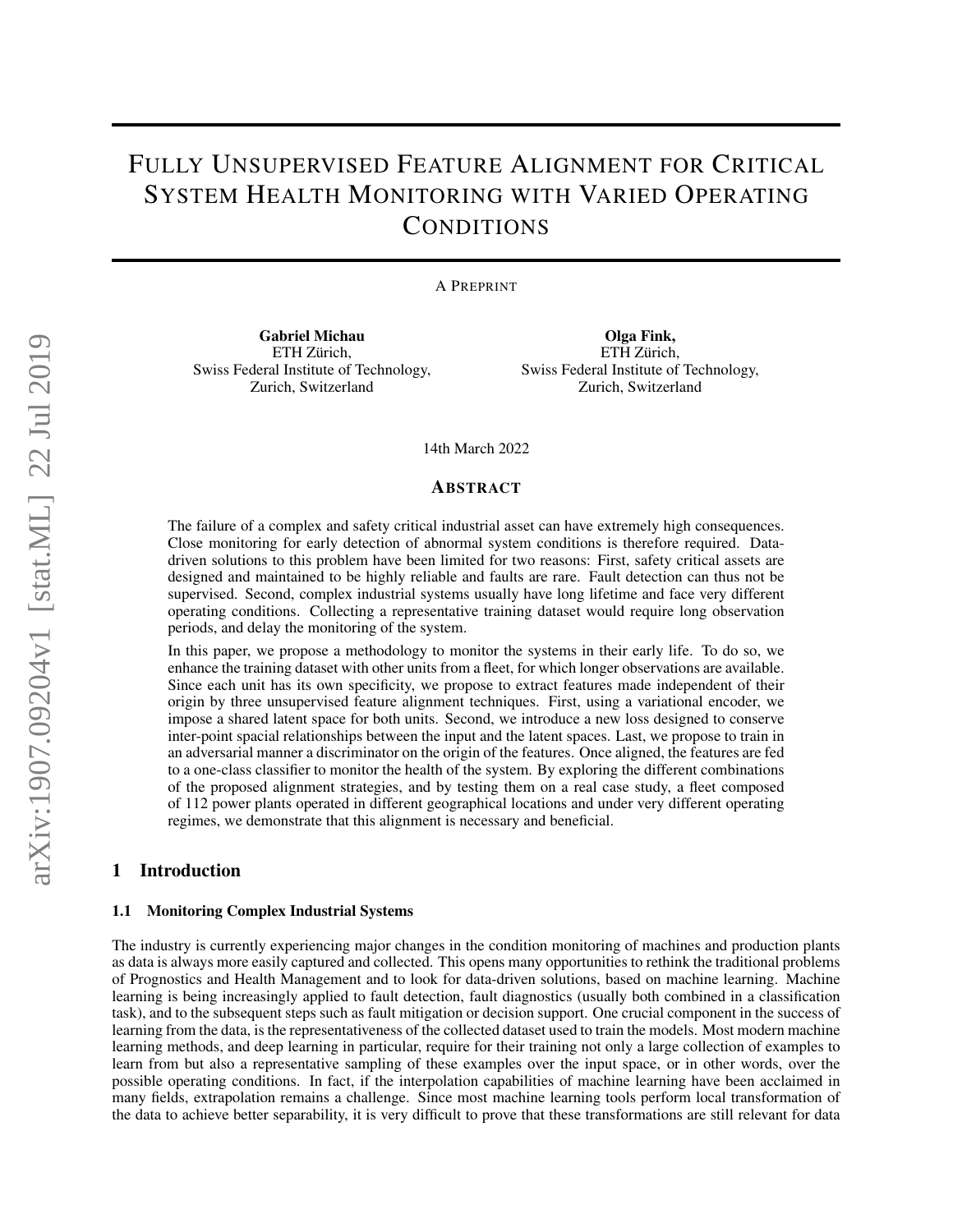that are outside the value range used for training the models or in our case, for data stemming from different operating conditions.

This representativeness requirement on the training set is a major constraint for the health monitoring of complex or critical industrial systems, such as passenger transporting vehicles, power plants, or any systems whose failure would lead to dramatic consequences, and this for the following reasons: First, due to the fact that failures of such systems are by nature unacceptable, these systems are reliable by design and preventive maintenance is regularly performed to minimise any risk of a major fault developing. In addition, possible faults, if extremely unlikely, are plentiful and this prevents the gathering of enough data to perform data-driven fault recognition and classification. Second, the system operating conditions might evolve over very-long time scale (e.g., yearly trends in a power plant operation). Collecting a representative dataset to train a reliable data-driven health monitoring model would require too much time.

These two limitations, missing faulty patterns to learn from and the need of data representative of all operating conditions, have solutions in the literature but it is seldom that both problems are considered together. First, instead of learning the faulty patterns, novelty detection methods exist, and have already been successfully applied. Yet, when data representative of all possible operating conditions are lacking, such approaches face the difficult problem of distinguishing between anomalies and a normal evolution of the system that was not observed in the training dataset. To the opposite, in the second case, many works have focused on domain adaptation, that is, either on identifying patterns significant of faults that are independent of the operating conditions or on their adaptation to new conditions. Such approaches require however examples of all possible faults in some operating conditions, to then generalise their characteristics to other operating conditions.

A intuitive approach to this domain adaptation task is to consider several similar systems each with different operating conditions and to learn fault signatures valid across all systems. This is the *fleet approach* to domain transfer. A trivial context is to assume the systems identical in design and in usage, such that a single model can be trained for the whole fleet. But the task becomes more challenging when one of both constraints is relaxed. First, in a fleet from the operator perspective (Jin et al., [2015\)](#page-10-0), the units can come from different manufacturers but the units are used similarly. In this case the monitoring of the units might vary due to different sensor equipment and the challenge lies in the transformation of the data to a space independent of the sensing characteristics and technologies. Second, in a fleet from the manufacturer perspective, the units come from the same manufacturer but they are used in different operating conditions or by different operators (Giacomo Leone, Cristaldi & Turrin, [2017\)](#page-11-0). In this second case the operating conditions will be the distinguishing elements between units and the challenge is in the alignment of the data, such that faults can be recognisable independently of the operation. Of course, the combination of both is also a possibility and would lead to an even more challenging task. In this paper, we set ourselves in the context of similarly monitored units with different operating conditions, that is, in the fleet from the manufacturer perspective.

For the monitoring and diagnosis of such fleets, a vast literature exists proposing solutions that can be organised by increasing complexity of the task as follows:

- 1. Identifying some relevant parameters of the units in order to adapt them to each unit or to perform clustering and use the data of each cluster to train the model. Zio and Di Maio, [2010](#page-11-1) compare multi-dimensional measurements, independent of time. Lapira, [2012](#page-10-1) clusters a fleet of wind turbine based on power versus wind diagrams, pre-selecting diagrams with similar wind regimes. González-Pri Da et al., [2016](#page-10-2) propose an entropy inspired index based on availability and productivity to cluster the units. Peysson, Mozzati, Leon, Lafuste and Leger, [2019](#page-11-2) propose a framework for fleet-wide maintenance with knowledge base architecture, uniting semantic and systemic approach of the fleet.
- 2. The entire time series are used to cluster units together. G. Leone, Cristaldi and Turrin, [2016](#page-11-3) compare onedimensional time series by computing the euclidean distance between a trajectory and reference trajectories. Liu, [2018](#page-11-4) proposes, among other, the use of time machine, clustering time series from a fleet a wind turbine with the DS3 algorithm. Al-Dahidi, Di Maio, Baraldi, Zio and Seraoui, [2018](#page-10-3) cluster nuclear power-plant based on their shut-down transient.
- 3. Model each unit functional behavior and try to identify similar ones. Michau, Palme and Fink, [2018](#page-11-5) use the ´ whole set of condition monitoring data to define the similarity. Such approaches do not depend on the length of the observation since the functional relationship is learnt.
- 4. Align the feature space of different units, such as proposed in the present paper.

Each level increases the complexity of the solution, but tends to mitigate some of the limitations of the previous one. The main limitations of each of the above described levels are:

1. Aggregated parameters do not guarantee that all the relevant conditions have been covered. E.g., Lapira, [2012](#page-10-1) have to first segment diagram with similar wind regimes.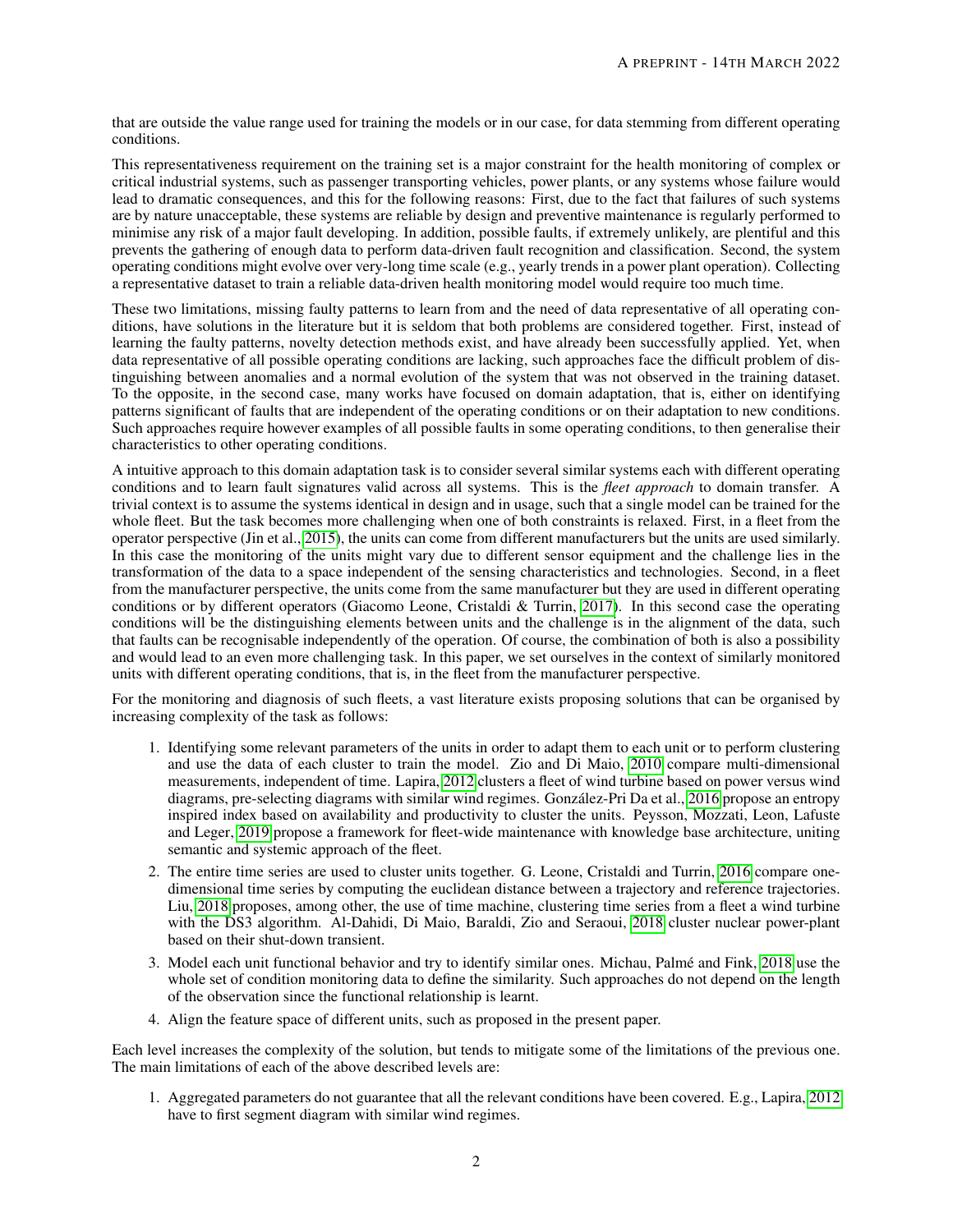- 2. Comparing the distances between datasets is a problem affected by the curse of dimensionality: in high dimensions, the notion of distance loses its traditional meaning (Domingos, [2012\)](#page-10-4), and the temporal dimension particularly important when operating conditions evolve, make this comparison even more challenging. E.g., Al-Dahidi et al., [2018](#page-10-3) restrict themselves to fixed-length extracted transient from the time series.
- 3. Even though such approaches are more robust to variations in the behaviour of the system, sufficient similarity in the operating range is still a strong requirement, which may require large fleets for the approach to be applicable.
- 4. When the alignment is really robust to variations in the operating conditions, it can be to the point that the subsequent condition monitoring model might interpret as natural some degradation of the system and miss the alarms.

Aligning the feature space in the Prognostics and Health Management field is not a new idea, but it has been only applied to diagnosis or Remaining Useful Life estimation, to the best of the authors' knowledge. Such diagnostics problem have been extensively studied with traditional machine learning approaches (Margolis, [2011](#page-11-6) and references therein), but also more recently and more specifically with deep-learning (Kouw and Loog, [2019](#page-10-5) and references therein). In the context of diagnostics, it is almost always assumed that the labels on the possible faults or on the degradation trajectories exist for some units, which will be used as reference for the alignment and are therefore denoted by *source* units. The challenge is then to make sure that the models perform as well on the *target* units for which diagnostics labels were not available in sufficient quantity or nor available at all.

Most of the alignment methods follow the same framework: First, features are extracted, engineered or learned, such as to maximise the performances of a subsequent classifier trained in the source domain where labels are available. Some works aim at adapting the target features to match the source by means of a transformation (e.g., Fernando, Habrard, Sebban and Tuytelaars, [2013;](#page-10-6) Xie, Zhang, Duan and Wang, [2016;](#page-11-7) Zhang, Tao, Wu and Guan, [2017\)](#page-11-8), others combine both alignment and feature learning in a single task. To do so, a min-max problem is solved, to minimise the classification loss in the source domain while maximising the loss of a domain discriminator. For example, Lu et al., [2017](#page-11-9) train a neural network such as the latent space minimises the Maximum Mean Discrepancy (Borgwardt et al., [2006\)](#page-10-7) between the features of the source and the target while maximising the detection accuracy of a fault classifier. Ensuring that the origin of the features cannot be classified encourages a distribution overlap in the feature space. Li, Zhang and Ding, [2018](#page-11-10) introduced the use of generative model to transfer faults from one operating condition to another with a two level deep learning approach. Fake faulty and healthy samples in different operating conditions are generated to train in the second step, a classifier also on operating conditions where the faults were not really experienced.

As target labels are missing in the training set, such approaches are sometimes also denoted as *Unsupervised Domain Adaptation*, where adaptation is performed on an unsupervised domain, that is, the target domain (*cf.* Fernando et al., [2013\)](#page-10-6). The training of the feature extractor and of the classifier is however supervised in the source domain. Recent results demonstrate that this supervision of the feature extractor training in the source domain through the classifier is essential to the success of these approaches. By making sure that the features can be classified, the classifier constrains greatly the feature space (Wang, Michau and Fink, [2019\)](#page-11-11).

These approaches cannot be directly applied in the context of unsupervised health monitoring, where labels are not available neither for the source nor for the target. In our context, as the training uses healthy data only, the feature extractor cannot be supervised with respect to the healthy or faulty states. There is no classification information to back-propagate to the feature extractor. The feature extraction is, in this case, fully unsupervised, while the alignment is still required. This setup is thus an even more challenging task never solved so far in the literature, to the best of our knowledge. We denote this new setup as a *Fully Unsupervised Feature Alignment* task as the features are unsupervised both in the source and in the target domain.

To solve this task, it seems necessary to constrain the feature space in an unsupervised manner, to convey maximal information about the health of the system within the features. We propose three approaches.

First, we propose an auto-encoder with shared latent space both for source and target. The features of both source and target need to be encoded in a single latent space while allowing for good input reconstruction. Using an auto-encoder is a natural extension of data-driven unsupervised anomaly detection approaches (Michau, Palme and Fink, [2017](#page-11-12) and ´ references therein). We will test this approach with a variational auto-encoder (β-VAE as in Higgins et al., [2017\)](#page-10-8). VAE has shown in the past that, with its probabilistic description of the input and latent space, the obtained features are very useful for subsequent tasks (see for example Ellefsen, Bjørlykhaug, Æsøy, Ushakov and Zhang, [2019\)](#page-10-9).

Second, we introduce the use of an additional loss, designed to make sure that inter-point distance relationships are kept in the latent space, namely the homothety loss.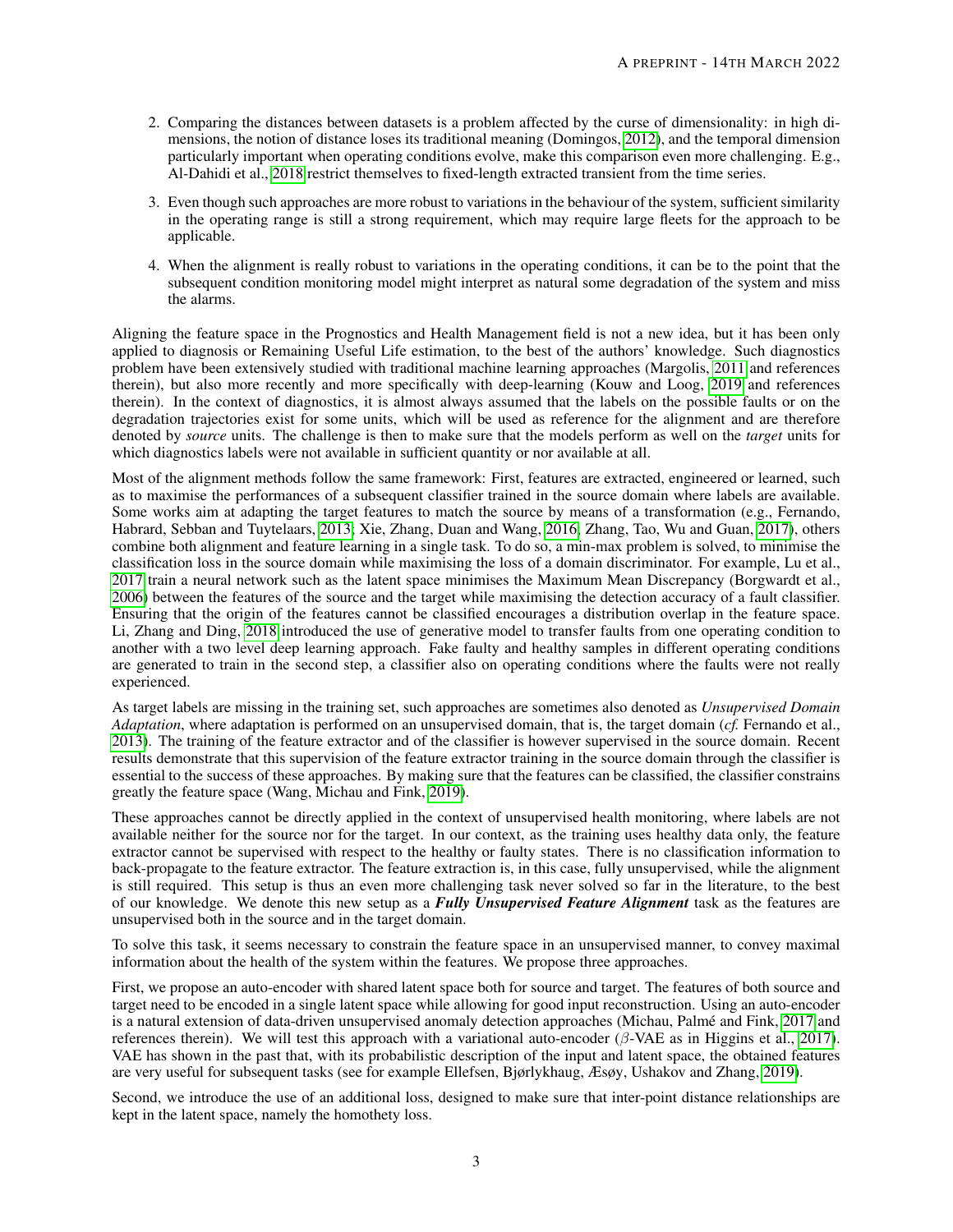Last, we use an origin discriminator on the feature space trained in an adversarial manner. The discriminator itself is trained to best classify the origin dataset of the features while the feature extractor is trained such as the resulting features cannot be classified by the discriminator.

The remainder of the paper is organised as follows: Section 2 provides an overview of the tools used for the proposed approach and motivates their usage in the particular context of unsupervised feature learning and alignment. Section 3 presents a real application case study that faces the difficulties discussed above, including rare faults, limited observation time, limited representative condition monitoring data collected over a short period. The comparisons are performed on a fleet comprising 112 power plants monitored for one year, 12 of which experienced a fault. We limit ourselves to two months of data available for the target unit training, quite a small time interval compared to yearly fluctuations of a power plant operation.

# 1.2 Notations

 $\cdot$ <sub>S</sub> Variables for the source dataset  $\tau$  Variables for the target dataset  $X$ . Input Variable  $X<sub>i</sub>$  Input Variable<br> $F<sub>i</sub>$  Feature Variab  $F<sub>z</sub>$  Feature Variable<br> $Y$  One-class classif  $Y.$  One-class classifier output  $D.$  Discriminator output  $D.$  Discriminator output  $D$  Loss  $\begin{array}{ccc} \mathcal{L} & & \text{Loss} \ \mathcal{L}_{rec} & & \text{Reco} \end{array}$ Reconstruction Loss  $\mathcal{L}_{KL}$  Kullback-Leibler divergence Loss<br>  $\mathcal{L}_F$  Feature Loss  $\mathcal{L}_F$  Feature Loss<br>  $\mathcal{L}_D$  Discriminato  $\mathcal{L}_D$  Discriminator Loss<br>ELM Extreme Learning N ELM Extreme Learning Machine<br>VAE Variational Auto-Encoder VAE Variational Auto-Encoder<br>GRL Gradient Reversal Laver GRL Gradient Reversal Layer<br>FPR False Positive Rate (in % False Positive Rate (in  $%$ )

# 2 Methodology for Adversarial Transfer of Unsupervised Detection

### 2.1 Anomaly Detection and One-Class Classification

The traditional framework for unsupervised fault detection usually consists in a two step approach, with first, feature extraction, and second feature monitoring. Features can stem from a physical modelling of the system, from aggregated statistics on the dataset, from varied machine learning tools or from deep learning on surrogate tasks, such as autoencoding. The monitoring of the features can be rule based (e.g., by defining a threshold on the features), or statistical (e.g.,  $\chi^2$  or Student test) or use some machine learning tools such as clustering (K-means), nearest neighbours analysis, density based modelling, subspace analysis (e.g., PCA), or one-class classification such as one-class SVM or oneclass classifier neural network (see the work of Pecht and Kang, [2019](#page-11-13) for more details). To the best of the author's knowledge, unsupervised detection has never been treated with end-to-end learning due to the lack of supervision inherent to the task.

In continuity with the traditional approaches to unsupervised fault detection, we propose here to split our architecture in a feature extractor and a feature monitoring network. To monitor the features, we propose to train a one-class classifier neural network, such as developed in Michau et al., [2017;](#page-11-12) Michau, Hu, Palme and Fink, [2018,](#page-11-14) which has ´ proven to provide more insights on system health than the traditional state-of-the-art one-class SVM, and provides better detection performances than other indices such as the *special index* proposed by Fan, Wang and Zhang, [2017.](#page-10-10)

In order to handle the lack of supervision in the training of the one-class classifier, Michau, Hu et al., [2018](#page-11-14) proposed to train a one-class Extreme Learning Machine (ELM). Such single layered networks have randomly drawn weights between the input layer and the hidden layer. Only the weights between the hidden layer and the output are learned. Mathematical proof has been given that they are universal approximators (Huang, Chen, Siew et al., [2006\)](#page-10-11), and since the problem of finding the output weights become a single variable convex optimisation problem, there is a unique optimal solution easily found by state-of-the-art algorithms with convergence guaranties, in little time compared to the traditional training of neural networks with iterative back-propagation.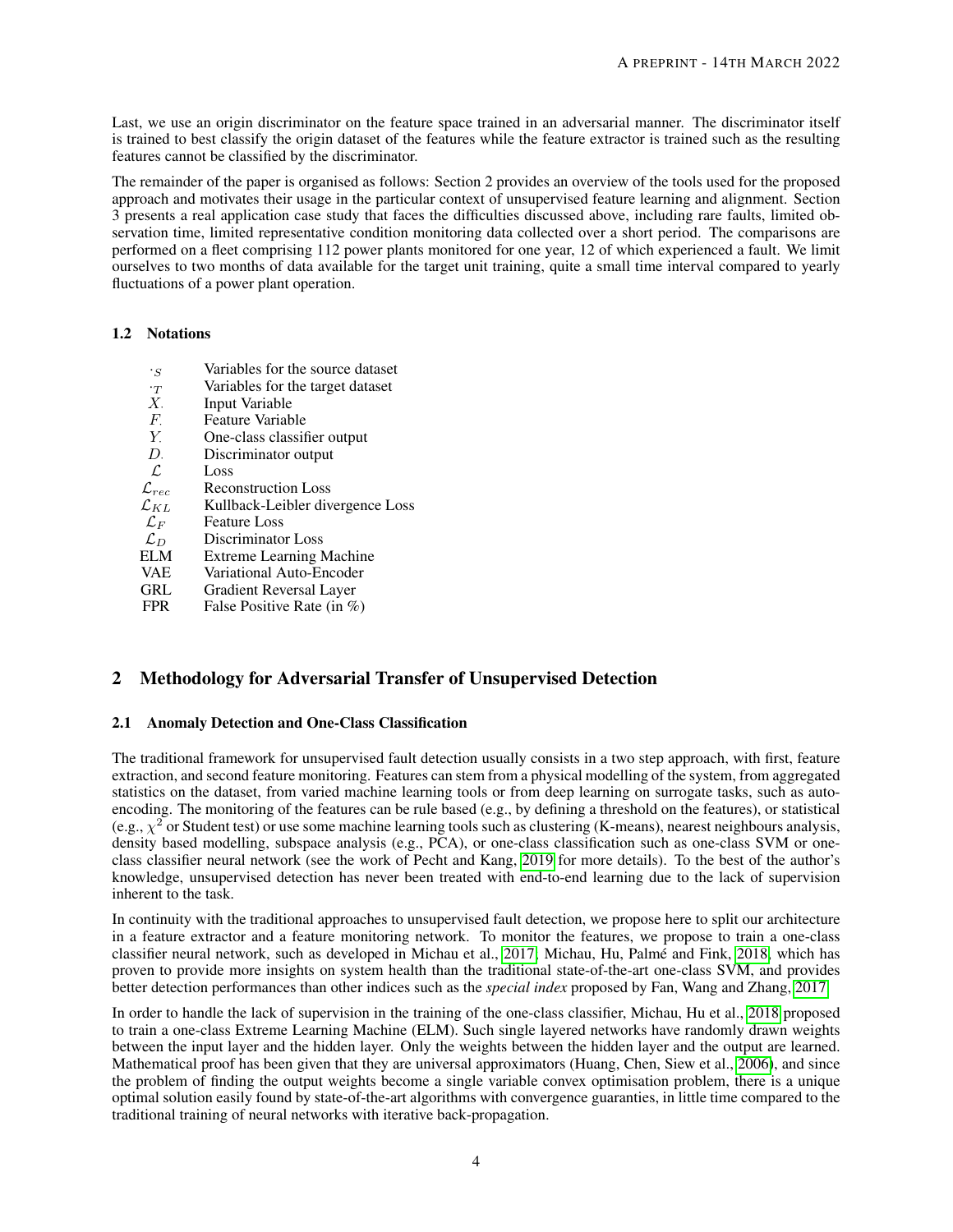Michau, Hu et al., [2018](#page-11-14) demonstrated that a good decision boundary on the output of the one-class ELM is the threshold

$$
Thrd = \gamma \cdot \text{percentile}_p(|1 - Y_S^{\text{Val}}|),\tag{1}
$$

where  $Y_S^{\text{Val}}$  is a small dataset stemming from the source, not used in the training of the model to represent natural fluctuation of the one-class classifier output in healthy operating conditions.  $p$  represents the number of expected outliers, which is linked to the cleanness of the dataset and  $\gamma$  represents the sensitivity of the detection. In this paper, we take  $\gamma = 1.5$  and  $p = 99.5$ , values identified as relevant in the seminal paper. Outliers are discriminated from the main healthy class if they are above this threshold.

This framework was developed and successfully applied in combination to a auto-encoder ELM (namely Hierarchical ELM or HELM) to the monitoring of a single machine for which long training was available (Michau et al., [2017;](#page-11-12) Michau, Hu et al., [2018\)](#page-11-14). In the context of short training time, the same architecture was applied to paired units (source with one year of data available and target with only two months of data available) in Michau, Palmé and Fink, [2018.](#page-11-5) If this approach provided better detection rates with lower false alarm rates than using two months of data only, it faces the limitation that when the units have very different operating conditions, it is difficult to pair them such that the final model provides satisfactory performances.

In this paper, we propose to change the feature extractor from an ELM auto-encoder, that is not suitable for more advanced alignment since there is no possible back-propagation of any loss, to either a Variational Auto-Encoder (VAE) or a simple feed forward network with a new custom made loss function. We propose therefore new ways to learn features across source and target but still use the one-class classifier ELM to monitor the health of the target unit.

### 2.2 Adversarial Unsupervised Feature Alignment

The proposed framework is composed of a feature extractor and of a one-class classifier trained with healthy data only. In order to perform feature alignment we explore three strategies in the training of the feature extractor, auto-encoding, the homothety loss and adversarial discriminator. These alignment strategies are not exclusive, so we also explore their different combinations.

#### 2.2.1 Auto-encoding as a Feature Constraint

An auto-encoder is a model trained to reconstruct its inputs after some transformation of the data. These transformations could be to a space of lower dimensionality (compressive auto-encoder), higher dimensionality, linear (e.g., PCA) or non-linear (e.g., neural networks). Auto-encoding models are a popular feature extractors as they do not require any supervision. They rely on the assumption that since the learned features can be used to reconstruct the inputs, the features should contain the most meaningful information on the data and that they will be better suitable for subsequent machine learning tasks. It is in addition quite easy to enforce some additional properties of the features that seems suitable for the task at hand such as sparsity (e.g.,  $\ell_1$  regularisation), low coefficients (e.g.,  $\ell_2$  regularisation), robustness to noise (denoising auto-encoder), etc...

Among the vast family of possible auto-encoders, the variational auto-encoder, proposed by Kingma and Welling, [2013,](#page-10-12) is learning the best probabilistic representation of the input space using a superposition of Gaussian kernels. The neurons in the latent space are interpreted as mean and variance of different Gaussian kernels, from which features are sampled and decoded. Such networks can be used as traditional auto-encoders but also as generative models: by randomly sampling the Gaussian kernels, new samples can be decoded.

The training of the variational auto-encoder consists in the minimisation of two losses, first the reconstruction loss,  $\mathcal{L}_{rec}$ , and second the loss on the distribution discrepancy between the input (or prior) and the Gaussian kernels, by mean of the Kullback-Leibler divergence,  $\mathcal{L}_{KL}$ . The reader interested in the implementation details of the variational auto-encoder can refer to the work of Higgins et al., [2017.](#page-10-8) In this work, the concept of  $\beta$ -VAE is introduced and propose to apply a weight  $\beta$  to the Kullback-Leibler divergence loss to either prioritise a good distribution match over a good reconstruction (particularly important when VAE is used as a generative model) or the opposite.

Variational auto-encoder have been successfully used in hierarchical architectures in many fields. In PHM, they have been used in semi-supervised learning tasks for remaining useful life prediction (e.g., in Yoon et al., [2017;](#page-11-15) Ellefsen et al., [2019\)](#page-10-9), and for anomaly detection (e.g., Kim et al., [2018\)](#page-10-13).

# 2.2.2 Homothety as a Feature Constraint

An alternative to auto-encoding, is the use of more traditional feed-forward networks, on which we would impose an additional constraint on the feature space. Instead of the combined loss on both the reconstruction from the feature and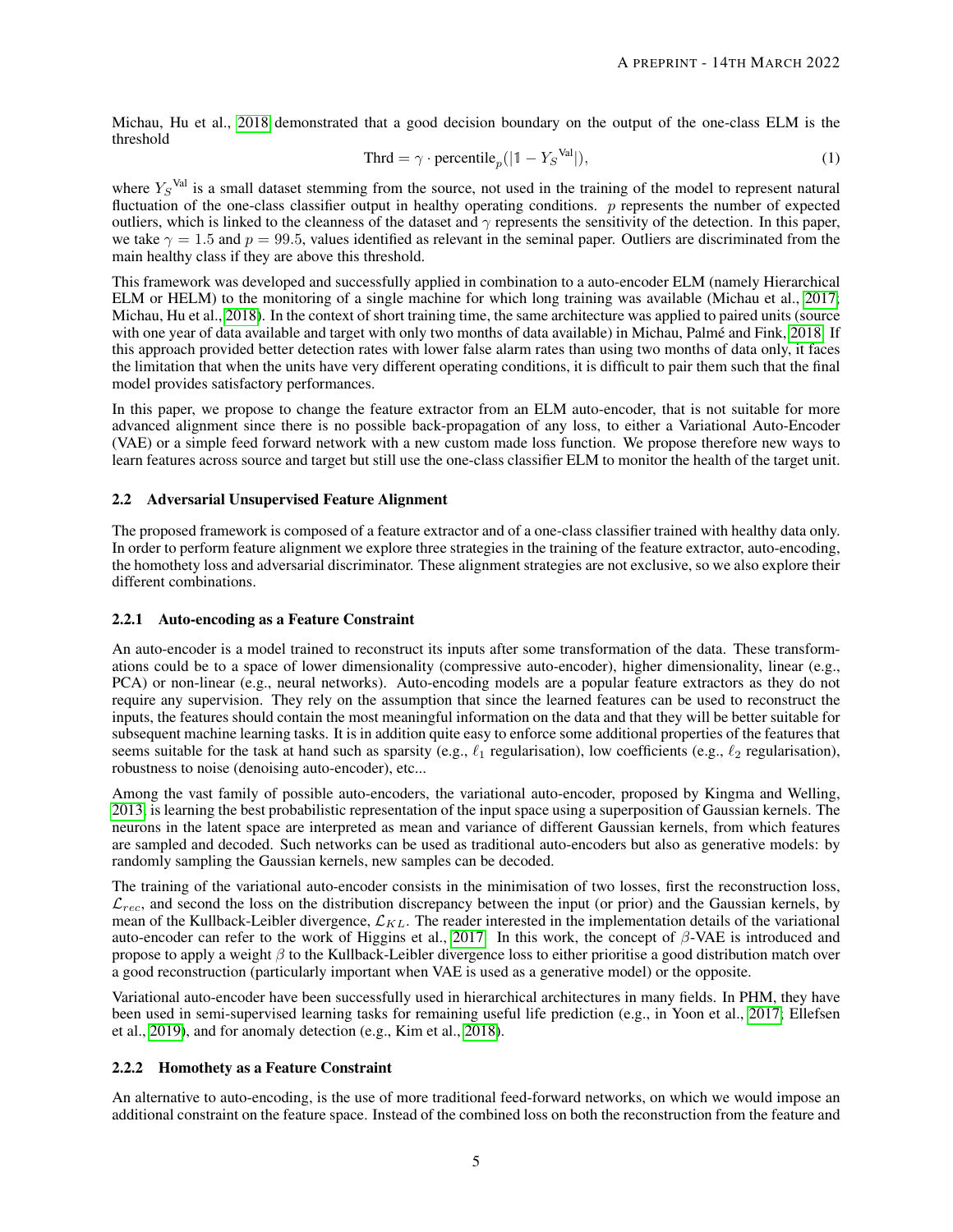on the feature distribution, we propose to introduce here a loss that encourages inter-point relationship conservation in the feature space. To do so, we define the homothety loss to keep constant the inter-point distance ratios between the input  $X$  and the feature space  $F$ . The intuition lies on the idea that a good alignment of the two dataset should correspond to both source and target sharing the same lower dimensionality feature space while being scaled in similar ways.

The proposed homothety loss is defined as:

$$
\mathcal{L}_F = \sum_{S \in \text{Source}\atop \text{Target}} \frac{1}{|S|} \sum_{(i,j) \in S} ||||X_i - X_j||_2 - \eta ||F_i - F_j||_2||_2 \tag{2}
$$

where

$$
\eta = \operatorname{Argmin}_{\tilde{\eta}} \mathcal{L}_F(\tilde{\eta}) \tag{3}
$$

### 2.2.3 Domain Discriminator

For both the VAE and the Homothetic Feature Alignment, the alignment can be helped further with the help of an origin discriminator trained in an adversarial manner. This training is done by solving a min-max problem where the discriminator is trained at minimising the discrimination loss on sample origins, while the feature extractor is trained to maximise this loss, that is, to make the feature indistinguishable from the discriminator perspective.

Such adversarial training has been greatly simplified since the introduction of the Gradient Reversal Layer trick, proposed in Ganin et al., [2016.](#page-10-14) This simple yet efficient idea consists in connecting the feature extractor to the discriminator through an additional layer which performs the identity operation in the forward pass but negates the gradient in the backward pass. The gradient passed to the feature extractor during the backward pass goes therefore in the opposite direction as the minimisation problem would require.

For the discriminator, we propose to experiment with a classic densely connected softmax classifier, and with a Wasserstein discriminator. This setup is inspired from the Wasserstein GAN (Arjovsky, Chintala & Bottou, [2017\)](#page-10-15), where a generative model is trained to minimise the Wasserstein distance between generated samples and true samples, as to make their distribution indistinguishable. The authors demonstrate that, using the Kantorovich-Rubinstein duality, this problem can also be solved by adversarial training with a neural network playing the role of the discriminator aiming at maximising the following loss:

$$
\mathcal{L}_D = \mathbb{E} \left( \text{disc} \left( F_{\text{Source}} \right) \right) - \delta_w \mathbb{E} \left( \text{disc} \left( F_{\text{Target}} \right) \right) \tag{4}
$$

Our implementation of the Wasserstein adversarial training takes into account the latest improvements, including the gradient penalty as proposed in Gulrajani, Ahmed, Arjovsky, Dumoulin and Courville, [2017](#page-10-16) to ensure the requirement of the Kantorovich-Rubinstein duality that the function disc() is 1-Lipschitz, and the asymmetrically relaxed Wasserstein distance as proposed by Wu, Winston, Kaushik and Lipton, [2019.](#page-11-16) This relaxation, here when  $\delta_w > 1.0$ , encourages the target feature distribution to be fully contained in the source feature distribution, but does not require full reciprocal overlap. This is important here since we assume a small non-representative dataset for the target training. It is in the nature of this task to assume that the source feature distribution will have a larger support, from which the health monitoring model can learn from.

#### 2.3 Summary and overlook of final architectures

#### 2.3.1 Tested Architectures

In summary, we compare the various propositions alone and combined together as follows:

- β-VAE: the traditional  $β$ -VAE whose features are used as input to a one-class classifier.
- β-VAEDs: The same  $β$ -VAE and one-class classifier with the addition of a softmax discriminator connected to the feature space with a GRL layer
- β-VAEDw: Similar as before but with a Wasserstein discriminator. In this version the adversarial training aims at minimising the Wasserstein distance between source and target.

Similarly, for the homothetic alignment, we explore the following combinations: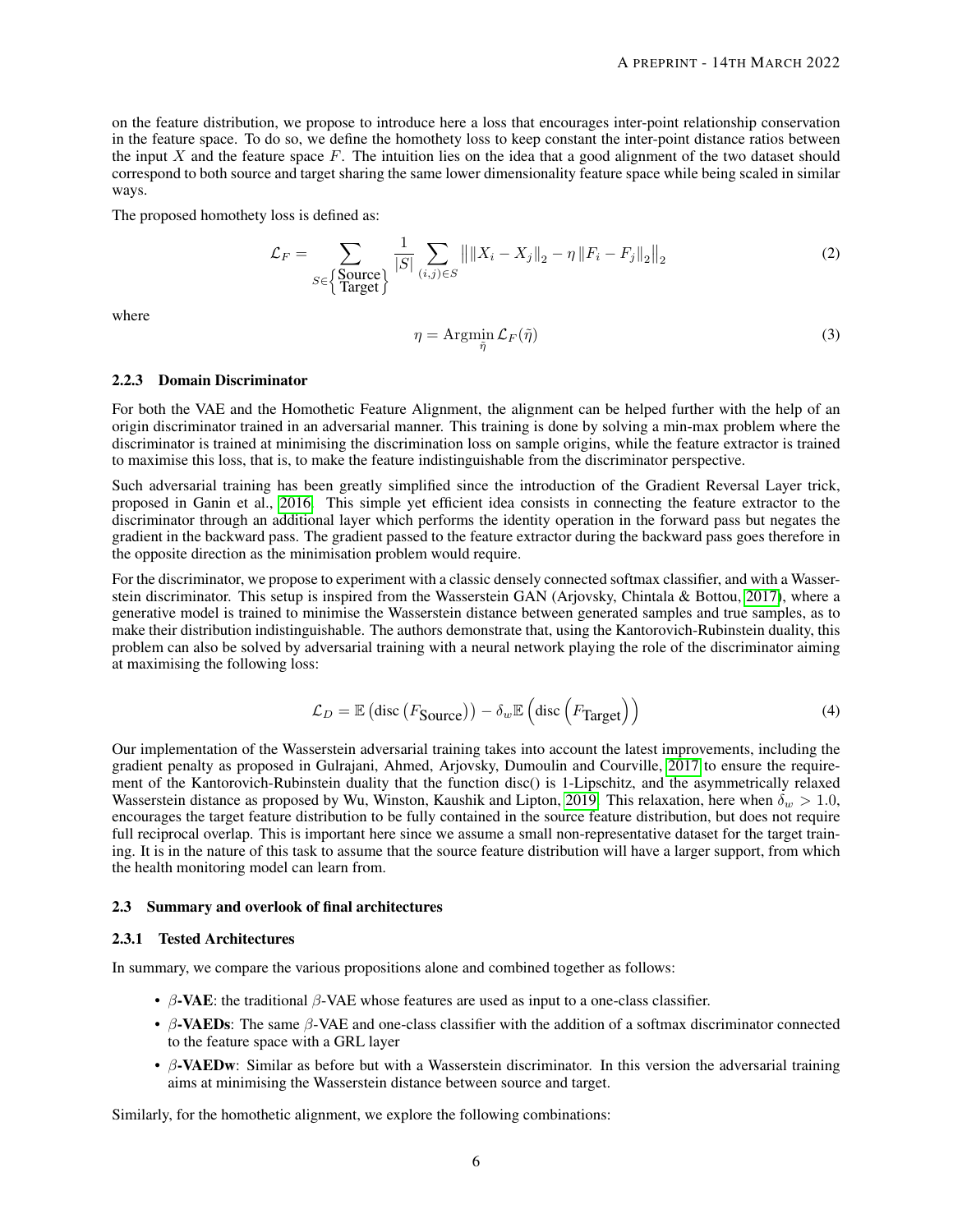

<span id="page-6-0"></span>Figure 1: Adversarial & Unsupervised Feature Alignment Framework. (a) HAFA's architecture. (b) β-VAE based architectures. Our Adversarial & Unsupervised Feature Alignment Framework consists of three networks. A feature encoder  $N_1$ , a discriminator  $N_2$  and a one-class classifier ELM  $N_3$ . The feature encoder  $N_1$  is trained to minimise a feature loss  $\mathcal{L}_F$ , either the homothety between X and F (a), or the variational autoencoder loss combining the reconstruction loss ( $\mathcal{L}_{rec}$ ) and the the Kullback-Leibler divergence between the encoder's distributions ( $\mathcal{L}_{KL}$ ) (b). The discriminator  $N_2$  is trained to minimise the classification loss  $\mathcal{L}_D$  on the origin of the data (source vs. target). The adversarial training consists in connecting the discriminator to the feature encoder with a gradient reversal layer (with factor  $-\alpha$  on the gradient). The feature encoder training will therefore maximise the loss of the discriminator  $\alpha \mathcal{L}_D$ , so that the origin of X in F is indistinguishable. For HFA and  $\beta$ -VAE, the discriminator is removed. Alternatively, this corresponds to setting arbitrarily  $\mathcal{L}_D = 0$ .

- HFA: Homothetic Feature Alignment, made out of a feature extractor trained with the homothetic loss and a one-class classifier.
- HAFAs: Homothetic and Adversarial Feature Alignment with softmax discriminator, similar as before with in addition a softmax discriminator connected through a GRL layer.
- HAFAw: Homothetic and Adversarial Feature Alignment with a Wasserstein discriminator.
- **AFAs**: Similar as the HAFAs architecture but without the homothetic loss.
- AFAw: Similar to the HAFAw architecture but without the homothetic loss.

Figure [1](#page-6-0) summarises the architectures explored here.

We compare in addition the results to our previous results in which units were paired together to train an HELM without alignment of any kind (Michau, Palmé & Fink, [2018\)](#page-11-5).

#### 2.3.2 Hyper-parameters

We tested the architecture in similar context: A two layer feature extractor with 10 neurons, a two layer discriminator with 10 and 5 neurons, *relu* as activation function (but for the softmax output layer of the discriminator), a learning rate of 10<sup>-4</sup>, the ADAM optimiser, over 200 epoch with batch size of 1000. The Wasserstein discriminator has a gradient penalty weight of 10 as proposed in the seminal paper. The VAE decoder has a symmetric architecture to that of the feature extractor.

The asymmetric coefficient of the Wasserstein discriminator  $\delta_w$  is tested with 1.0 (no asymmetric relaxation) and 4.0 (as proposed in the seminal paper). The gradient reversal layer is tested with weights  $\alpha$  set to 1.0 and 0.2. With 0.2, the discriminator would be trained with a gradient 5 times higher than the feature extractor, increasing the relative training of the discriminator. The  $\beta$  of the  $\beta$ -VAE is tested with 10.0 (more weight to the Kullback-Leibler loss), 1.0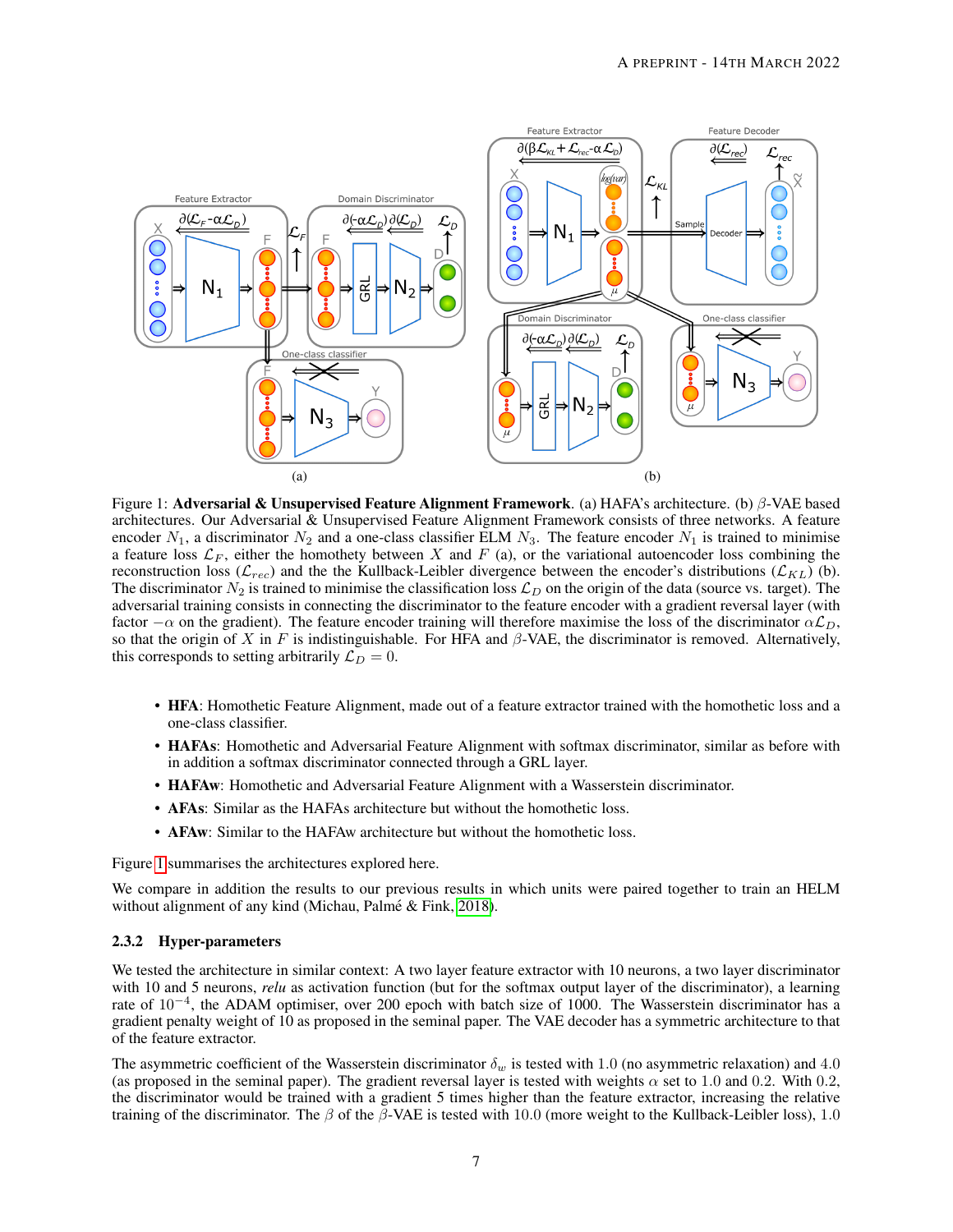and 0.1 (more weight to the reconstruction loss). Results are only reported for  $\alpha = \beta = 1.0$  as all other combinations, in our setting, were providing worse performance.

# 3 Case Study

# 3.1 Introduction to the Case Study

To demonstrate the suitability and effectiveness of the proposed approaches and compare between the different strategies, a comparison is performed on a fleet comprising 112 power plants, similarly to that presented in Michau, Palme and Fink, [2018;](#page-11-5) Michau and Fink, [2019–June19.](#page-11-17) In the available fleet, 100 gas turbines have not experienced identifiable faults during the observation period (approximately one year), they are therefore considered here as healthy and 12 units have experienced a failure of the stator vane.

A vane in a compressor redirects the gas between the blade rows, leading to an increase in pressure and temperature. The failure of a compressor vane in a gas turbine is usually due to a Foreign Object Damage (FOD) caused by a part loosening and travelling downstream, affecting subsequent compressor parts, the combustor or the turbine itself. Fatigue and impact from surge can also affect the vane geometry and shape and lead to this failure mode. Parts are stressed to their limits to achieve high operational efficiency with complex cooling schemes to avoid their melting, especially during high load. Such failures are undesirable due to the associated costs, including repair costs and operational costs of the unexpected power plant shutdown.

Because of the various different factors that can contribute to the source of the failure mode, including assembly, material errors, or the result of specific operation profiles, the occurrence of a specific failure mode is considered as being random. Therefore, the focus is nowadays on early detection and fault isolation and not on prediction.

So far, the detection of compressor vane failures mainly relied on analytic stemming from domain expertise. Yet, if the algorithms are particularly tuned for high detection rates, they often generate too many false alarms. False alarms are very costly, each raised alarm is manually verified by an expert which makes it a time- and resource-consuming task.

# 3.2 The dataset

The turbines are monitored with 24 parameters, sampled every 5 minutes over 1 year. They stem from 15 real sensors and 9 ISO variables (measurements modified by a physical model to represent some hand-crafted features in standard operating conditions  $15^{\circ}$  C, 1 atmosphere). Available ISO measurements are, the power, the heat rate, the efficiency and indicators on the compressor (efficiency, pressure ratio, discharge pressure, discharge temperature, flow). Other measurements are pressures and temperatures from the different parts of the turbine and of the compressor (inlet and Bell Mouth), ambient condition measurements and operating state measurements such as the rotor speed, the turbine output, and fuel stroke. The data available in this case study is limited to one year, over which the gas turbines have not experienced all relevant operating conditions. We aim at being able to propose condition monitoring methods that rely on two months of data only from the turbine of interest.

To test the model and report the results, we apply the proposed methodology to the 12 gas turbines with faults as target, from which we extract the first two months of data as training set (around 17 000 measurements). The 100 remaining gas turbines are candidate source datasets, considered as healthy. For the 12 target gas turbines, all data points after the first two months and until a month before the expert detected the fault (around 39 000 measurements), are considered as healthy and are used to quantify the percentage of false positives (FPR). The last month before the detection is ignored as faults could be the consequence of prior deterioration and a detection could not be reliably compared to any ground truth. Last, the data points after the time of detection by the expert are considered as unhealthy. As many of the 12 datasets have very few points available after that detection time (from 8 to 1000 points), we will consider the fault as detected if the threshold is exceeded at least twice successively.

The data has been normalised such that all variables 1st and 99th-percentiles are respectively −1 and 1, and rows with any missing values or 0 (which is not a possible value for any of the measurement) have been removed.

# 3.3 Alignment abilities

The results presented in this section aim at comparing the different combinations, and highlight the benefits of each components, in combination of others or alone. To provide insights on how well each model is able to align features from the different units of the fleet, we paired each of the 12 units, considered as target, with every one of the 100 healthy units, considered as source.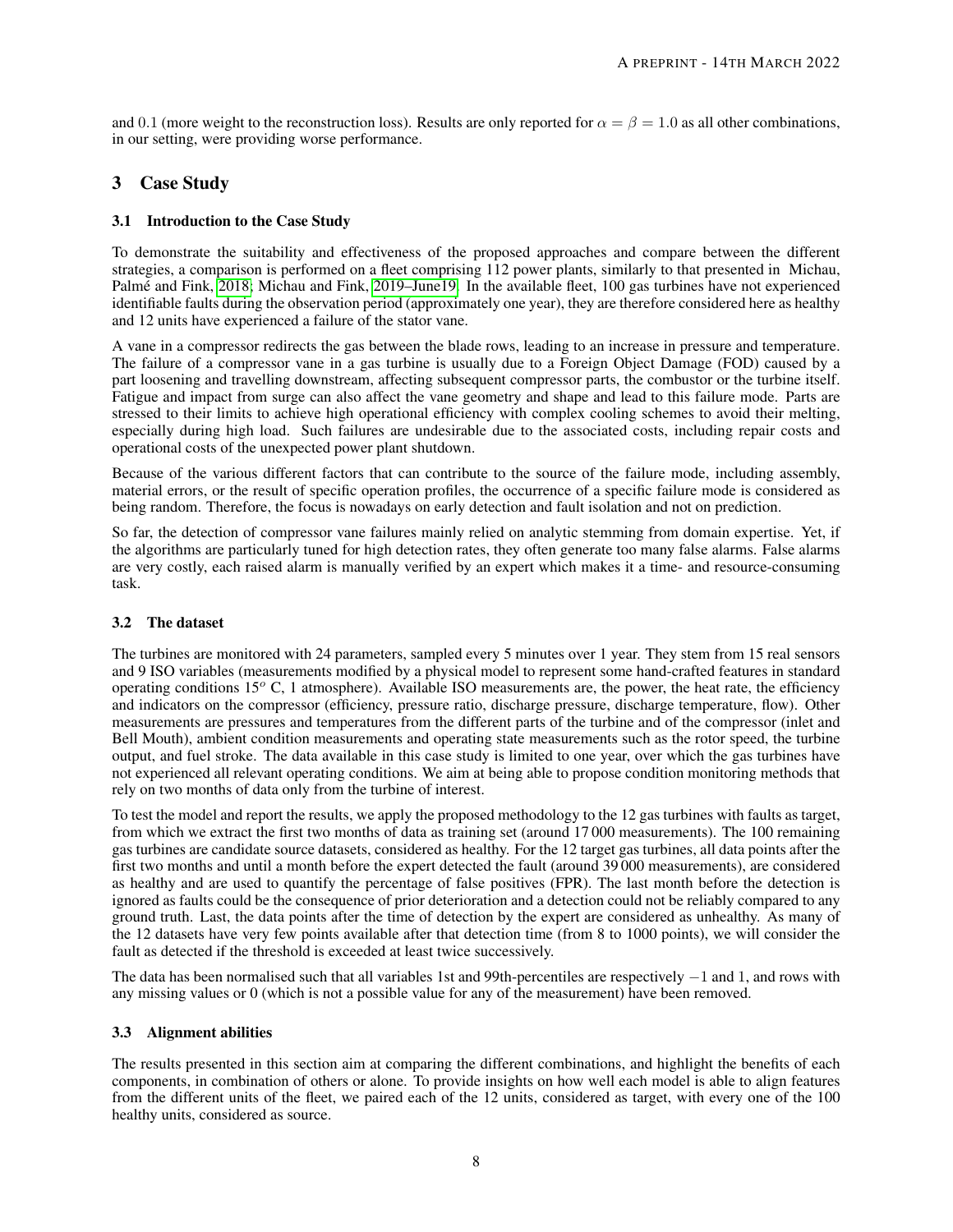<span id="page-8-0"></span>

| Unit  |          |     |     | HELM B-VAE B-VAEs B-VAEw HFA AFAs AFAw HAFAs HAFAw |     |     |     |     |     |
|-------|----------|-----|-----|----------------------------------------------------|-----|-----|-----|-----|-----|
|       | 11       | 74  | 65  | 74                                                 | 83  | 83  | 85  | 86  | 79  |
| 2     | $\theta$ | 5   | 20  | 13                                                 | 10  | 13  | 24  | 5   | 12  |
| 3     | 10       | 28  | 22  | 22                                                 | 21  | 23  | 30  | 32  | 34  |
| 4     | 17       | 30  | 21  | 32                                                 | 54  | 55  | 54  | 52  | 49  |
|       | 94       | 68  | 47  | 67                                                 | 90  | 59  | 63  | 80  | 85  |
| 6     | 92       | 51  | 68  | 63                                                 | 85  | 77  | 79  | 92  | 93  |
|       | $\Omega$ | 13  | 29  | 24                                                 | 29  | 45  | 31  | 34  | 26  |
| 8     | 95       | 40  | 42  | 43                                                 | 67  | 61  | 63  | 65  | 58  |
| 9     | 2        | 19  | 19  | 18                                                 | 26  | 28  | 32  | 22  | 39  |
| 10    |          | 18  | 15  | 8                                                  | 21  | 28  | 24  | 34  | 29  |
| 11    | 2        | 20  | 35  | 47                                                 | 59  | 63  | 51  | 60  | 51  |
| 12    | 0        | 3   | 3   | 4                                                  | 2   | 2   |     |     | 3   |
| Total | 324      | 369 | 386 | 415                                                | 547 | 537 | 537 | 563 | 558 |

Table 1: Number of successfully aligned pairs (the fault is detected and the model has less than 5% FPR).

<span id="page-8-1"></span>Table 2: FPR for the best models.

| Unit |       |      |      | HELM $\beta$ -VAE $\beta$ -VAEs $\beta$ -VAEw HFA AFAs AFAw HAFAs HAFAw |      |      |      |      |      |
|------|-------|------|------|-------------------------------------------------------------------------|------|------|------|------|------|
| 1    | 1.46  | 0.00 | 0.01 | 0.04                                                                    | 0.00 | 0.00 | 0.04 | 0.01 | 0.00 |
| 2    | 10.00 | 0.12 | 0.13 | 0.00                                                                    | 0.01 | 0.05 | 0.03 | 0.52 | 0.02 |
| 3    | 0.35  | 0.01 | 0.18 | 0.31                                                                    | 0.10 | 0.01 | 0.00 | 0.04 | 0.49 |
| 4    | 0.81  | 0.08 | 0.00 | 0.00                                                                    | 0.01 | 0.02 | 0.01 | 0.06 | 0.01 |
| 5    | 0.00  | 0.00 | 0.00 | 0.00                                                                    | 0.00 | 0.00 | 0.00 | 0.00 | 0.00 |
| 6    | 0.35  | 0.01 | 0.03 | 0.00                                                                    | 0.02 | 0.02 | 0.01 | 0.02 | 0.01 |
| 7    | 6.45  | 1.85 | 0.09 | 0.27                                                                    | 0.15 | 0.02 | 0.17 | 0.62 | 0.23 |
| 8    | 0.00  | 0.00 | 0.00 | 0.00                                                                    | 0.00 | 0.00 | 0.00 | 0.00 | 0.00 |
| 9    | 3.20  | 0.14 | 0.09 | 0.06                                                                    | 0.05 | 0.01 | 0.03 | 0.09 | 0.00 |
| 10   | 4.91  | 0.20 | 0.07 | 0.53                                                                    | 0.25 | 0.07 | 0.29 | 0.21 | 0.72 |
| 11   | 4.71  | 0.15 | 0.01 | 0.10                                                                    | 0.09 | 0.08 | 0.00 | 0.01 | 0.15 |
| 12   | 7.27  | 1.61 | 1.41 | 1.76                                                                    | 2.94 | 1.01 | 3.37 | 2.64 | 2.65 |
| Mean | 3.29  | 0.35 | 0.17 | 0.26                                                                    | 0.30 | 0.11 | 0.33 | 0.35 | 0.36 |

Out of the resulting 34 combinations (8 architectures and different hyper-parameter settings) trained and tested on the 1200 pairs, we report the results for each architecture for the hyper-parameters maximising the overall number of successfully aligned pairs. Aligned pair is defined here as a pair of units, target and source, for which the model could first, detect the fault in the target and second, achieve less than 5% FPR.

We report in Table [1](#page-8-0) for each unit, how many aligned pairs were achieved with each combination. We also report in Table [2](#page-8-1) the lowest FPR achieved for each of the 12 units, for models which could detect the fault.

# 4 Discussion

The results presented in Table [1](#page-8-0) demonstrate that the proposed alignment methodology all bring positive impact on the problem of transferring operating conditions between units for unsupervised health monitoring of the gas turbines. Compared to the naive combination of the source and target dataset in a single training set with HELM, all proposed alignment methods improve the number of successfully aligned pairs (target fault detected and less than 5% FPR). Each alignment strategy improves the results and leads to very efficient models as illustrated in Table [2](#page-8-1) (most aligned models have far less than 1% FPR). The homothetic loss is clearly the most contributing factor to the alignment as all architectures making use of it align successfully more pairs. The use of adversarial discriminator is also contributing quite significantly to the alignment process. It improves the results from the  $\beta$ -VAE significantly and provides good alignment even when used alone (*cf.* AFAs and AFAw). When used with the β-VAE, the Wasserstein discriminator provides the best results with an asymmetric coefficient  $\delta_w = 4.0$ . This demonstrates the importance to relax the distribution alignment. In the homotethic alignment conditions, the selected asymmetric coefficient is  $\delta_w =$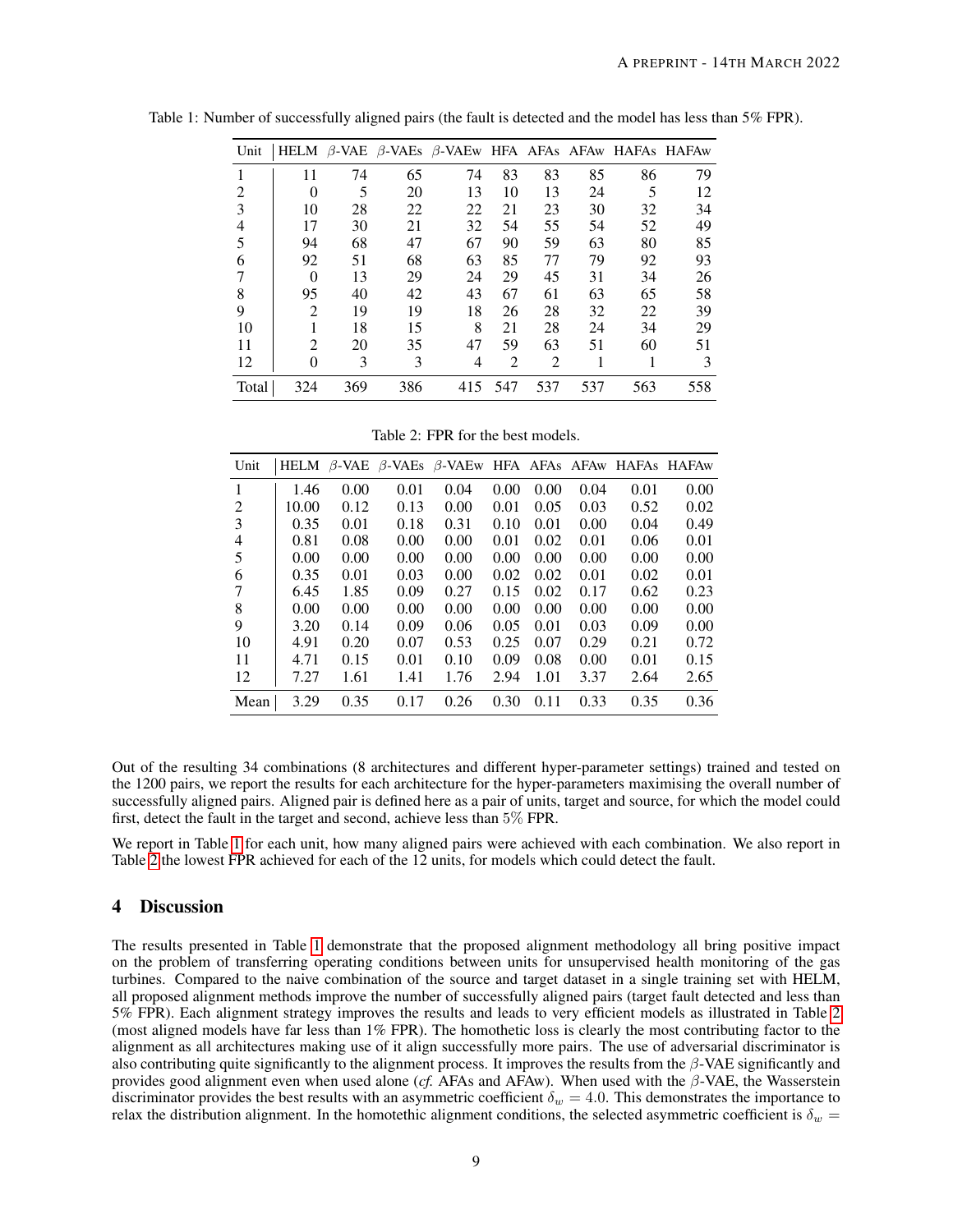| Unit |       |       |       |      | $2m$ HELM HELM $\beta$ -VAE $\beta$ -VAEs $\beta$ -VAEw HFA AFAs AFAw HAFAs HAFAw |             |       |       |      |      |
|------|-------|-------|-------|------|-----------------------------------------------------------------------------------|-------------|-------|-------|------|------|
| 1    | 9.05  | 1.46  | 0.98  | 0.55 |                                                                                   | 0.74 3.61   | 0.32  | 4.77  | 0.52 | 0.82 |
| 2    |       | 15.12 | 8.55  | 7.88 | 0.34                                                                              |             |       |       |      | 5.48 |
| 3    | 18.90 | 13.22 | 4.89  | 0.70 | 4.63                                                                              |             |       |       | 4.54 | 3.05 |
| 4    | 42.61 | 26.34 |       |      |                                                                                   | 1.51        | 2.18  | 0.70  | 3.81 |      |
| 5    | 4.20  | 1.50  | 0.08  | 3.48 | 0.08                                                                              |             | 0.01  | 0.03  | 1.02 | 0.26 |
| 6    | 3.14  | 1.16  | 1.16  | 1.25 |                                                                                   | 0.66 2.13   | 1.14  | 0.27  | 1.71 | 0.99 |
| 7    | 56.55 | 20.33 | 13.30 | 1.26 | 14.17 5.43                                                                        |             |       | 6.22  | 0.62 | 4.77 |
| 8    | 0.19  | 0.08  |       | 1.28 |                                                                                   | 0.03        |       | 0.19  | 0.05 | 0.16 |
| 9    | 20.13 |       | 13.11 | 6.65 |                                                                                   | $0.06$ 4.56 |       |       | 0.63 | 0.20 |
| 10   | 81.76 | 39.79 | 2.26  |      | 8.06                                                                              |             | 0.07  | 30.62 |      | 2.71 |
| 11   | 36.18 | 25.53 | 14.72 | 0.15 | 3.09 2.97                                                                         |             | 0.26  | 0.90  | 4.37 | 0.17 |
| 12   | 68.60 | 37.05 |       |      |                                                                                   |             | 19.60 | 8.10  |      |      |
| A.P. | 3     | 4     | 5     | 7    | 7                                                                                 | 6           | 6     | 6     | 9    | 9    |

<span id="page-9-0"></span>Table 3: FPR for the pairs minimising their MMD. Empty cells correspond to models with missed fault. The last row contains the number of models with less than 5% FPR.

1.0, showing that the homothetic loss encourages already a distribution overlap and reduces the need of asymmetric alignment. In that case, the classic softmax discriminator is actually providing better results.

The results presented above demonstrate that, first the alignment procedures lead to an increased probability of training a useful model given a pair of units and that second, the models are performing better with alignment (lower FPR and higher detection rate). An interesting question is the a-priory selection of the pair of units which, once aligned, can be used to train a successful health monitoring model. While this question is left for future research, a possible solution is to compare units based on few relevant characteristics. Here we propose a possible solution consisting in the selection of the pair for which the Maximum Mean Discrepancy on two representative variables is minimal (Output Power and Inlet Guide Vanes Angle). The results are reported in Table [3.](#page-9-0) Empty cells corresponds to cases where the fault was not detected by the model. For comparison purposes, these models are compared to a simple HELM only trained with the two months of data from the target unit (2mHELM). Based on this non-perfect selection process, the proposed alignment procedures all improves the results, both in number of useful models but also in reducing the FPR. Previous results demonstrated that the units are very different from each others, this is highlighted here with the relatively low number of successfully aligned pairs for units 2, 3, 7, 9, 10, 11 and 12. These units have also very high variability in their operating conditions as shown by the very high FPR of the model trained only on their first two months of data. This high variability makes it extremely challenging to identify the other units likely to bring beneficial information to the model.

To the opposite, units 5, 6 and 8 looks very stable in their operation as the models trained only on the first two months already provide satisfactory results (less than 5% FPR). Already with HELM they could be matched with almost all other units. This can explain that aligning those unit with other sources is not necessary and might actually confuse the subsequent one-class classifier (for these units, the number of successfully aligned pairs decreases with some of the alignment procedures). Yet, for the best performing approaches (HAFAs and HAFAw), the results are improved, even on these units.

Also, the results presented in this paper focused on providing a fair comparison of different alignment strategies. The different combinations trained on the 1200 pairs led to the training of over 40 000 models. Once a strategy is chosen, plenty of room is left for hyper-parameter tuning, which can only improve the results presented here.

# 5 Conclusions

In this paper, we tackled the problem of feature alignment for unsupervised anomaly detection. In the context where a fleet of units is available, we proposed to align a target unit, for which little condition monitoring data are available, with a source unit, for which longer observations period had been recorded, both in healthy conditions. Contrarily to the traditional case in domain alignment, the feature learning cannot rely on the back-propagation of the loss of a subsequent classifier. Instead, we presented three alignment strategies, auto-enconding in shared latent space, the newly proposed homothety loss and the adversarial training of a discriminator (with a traditional softmax classifier and a Wasserstein discriminator). All strategies improve the results for the subsequent unsupervised anomaly detection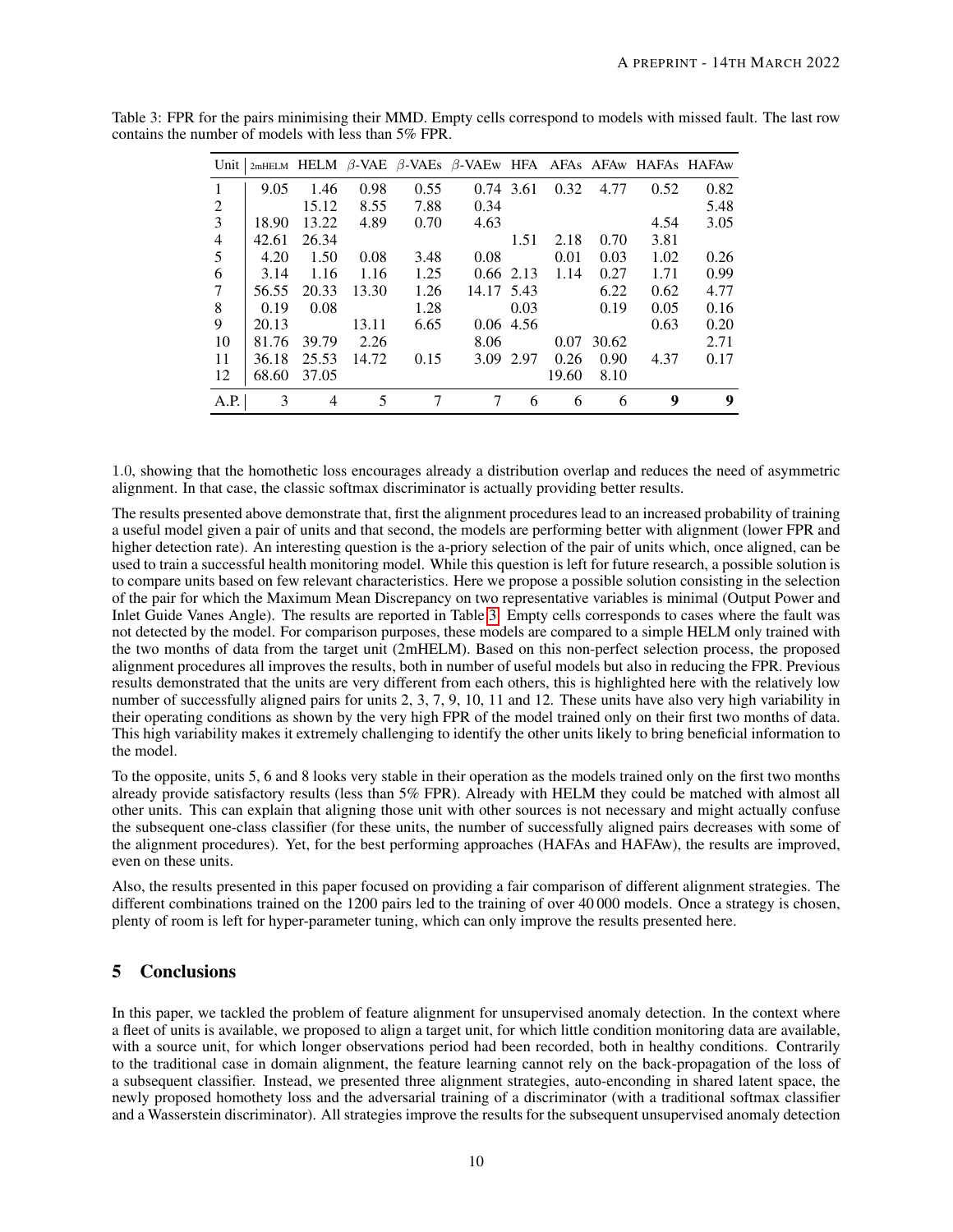model. Among these strategies, we demonstrated that the newly proposed homothety loss has the strongest impact on the results and can be further improved by the use of a discriminator.

In the future, deeper analysis of the unit characteristics might help to identify the units for which additional data is required and to also identify which other units to select among the fleet. Such analysis could rely on expert knowledge or on an online adaptation of the sourcing data depending on the current operation. Such approach would face the challenge of distinguishing new from degraded operating conditions. Another interesting trail is the selection of the sourcing data among the whole fleet rather than attempting to pair specific units. In such case, the right data selection remains an open research question.

# Acknowledgement

This research was funded by the Swiss National Science Foundation (SNSF) Grant no. PP00P2 176878.

# References

- <span id="page-10-15"></span>Arjovsky, M., Chintala, S. & Bottou, L. (2017). Wasserstein generative adversarial networks. In *International conference on machine learning* (pp. 214–223).
- <span id="page-10-7"></span>Borgwardt, K. M., Gretton, A., Rasch, M. J., Kriegel, H.-P., Scholkopf, B. & Smola, A. J. (2006, July 15). Integrating ¨ structured biological data by Kernel Maximum Mean Discrepancy. *Bioinformatics*, *22*(14), e49–e57. doi[:10.](https://dx.doi.org/10.1093/bioinformatics/btl242) [1093/bioinformatics/btl242](https://dx.doi.org/10.1093/bioinformatics/btl242)
- <span id="page-10-3"></span>Al-Dahidi, S., Di Maio, F., Baraldi, P., Zio, E. & Seraoui, R. (2018). A framework for reconciliating data clusters from a fleet of nuclear power plants turbines for fault diagnosis. *Applied Soft Computing*, *69*, 213–231.
- <span id="page-10-4"></span>Domingos, P. (2012, October). A Few Useful Things to Know About Machine Learning. *Communications of the ACM*, *Vol. 55*(10), 78–87. Retrieved February 14, 2019, from [https://cacm.acm.org/magazines/2012/10/155531-a](https://cacm.acm.org/magazines/2012/10/155531-a-few-useful-things-to-know-about-machine-learning/fulltext)[few-useful-things-to-know-about-machine-learning/fulltext](https://cacm.acm.org/magazines/2012/10/155531-a-few-useful-things-to-know-about-machine-learning/fulltext)
- <span id="page-10-9"></span>Ellefsen, A. L., Bjørlykhaug, E., Æsøy, V., Ushakov, S. & Zhang, H. (2019). Remaining useful life predictions for turbofan engine degradation using semi-supervised deep architecture. *Reliability Engineering & System Safety*, *183*, 240–251.
- <span id="page-10-10"></span>Fan, J., Wang, W. & Zhang, H. (2017). AutoEncoder based high-dimensional data fault detection system. In *2017 ieee 15th international conference on industrial informatics (indin)* (pp. 1001–1006). IEEE. doi[:10.1109/ INDIN.](https://dx.doi.org/10.1109/INDIN.2017.8104910) [2017.8104910](https://dx.doi.org/10.1109/INDIN.2017.8104910)
- <span id="page-10-6"></span>Fernando, B., Habrard, A., Sebban, M. & Tuytelaars, T. (2013). Unsupervised visual domain adaptation using subspace alignment. In *Proceedings of the ieee international conference on computer vision* (pp. 2960–2967).
- <span id="page-10-14"></span>Ganin, Y., Ustinova, E., Ajakan, H., Germain, P., Larochelle, H., Laviolette, F., ... Lempitsky, V. (2016). Domainadversarial training of neural networks. *The Journal of Machine Learning Research*, *17*(1), 2096–2030.
- <span id="page-10-2"></span>González-Pri Da, V., Orchard, M., Martí, C., Guillén, A., Shambhu, J. & Shariff, S. (2016). Case Study based on Inequality Indices for the Assessments of Industrial Fleets, 250–255. doi[:10.1016/j.ifacol.2016.11.043](https://dx.doi.org/10.1016/j.ifacol.2016.11.043)
- <span id="page-10-16"></span>Gulrajani, I., Ahmed, F., Arjovsky, M., Dumoulin, V. & Courville, A. C. (2017). Improved training of wasserstein gans. In *Advances in neural information processing systems* (pp. 5767–5777).
- <span id="page-10-8"></span>Higgins, I., Matthey, L., Pal, A., Burgess, C., Glorot, X., Botvinick, M., ... Lerchner, A. (2017). Beta-vae: learning basic visual concepts with a constrained variational framework. In *International conference on learning representations* (Vol. 3).
- <span id="page-10-11"></span>Huang, G.-B., Chen, L., Siew, C. K. et al. (2006). Universal approximation using incremental constructive feedforward networks with random hidden nodes. *IEEE Trans. Neural Networks*, *17*(4), 879–892. Retrieved March 7, 2017, from<http://ieeexplore.ieee.org/iel5/72/34606/01650244.pdf>
- <span id="page-10-0"></span>Jin, C., Djurdjanovic, D., Ardakani, H. D., Wang, K., Buzza, M., Begheri, B., ... Lee, J. (2015). A comprehensive framework of factory-to-factory dynamic fleet-level prognostics and operation management for geographically distributed assets. In *2015 ieee international conference on automation science and engineering (case)* (pp. 225– 230). IEEE. doi[:10.1109/CoASE.2015.7294066](https://dx.doi.org/10.1109/CoASE.2015.7294066)
- <span id="page-10-13"></span>Kim, D., Yang, H., Chung, M., Cho, S., Kim, H., Kim, M., ... Kim, E. (2018). Squeezed convolutional variational autoencoder for unsupervised anomaly detection in edge device industrial internet of things. In *2018 international conference on information and computer technologies (icict)* (pp. 67–71). IEEE.
- <span id="page-10-12"></span>Kingma, D. P. & Welling, M. (2013). Auto-encoding variational bayes. *arXiv preprint arXiv:1312.6114*.
- <span id="page-10-5"></span>Kouw, W. M. & Loog, M. (2019). A review of single-source unsupervised domain adaptation. *arXiv preprint arXiv:1901.05335*.
- <span id="page-10-1"></span>Lapira, E. R. (2012). *Fault detection in a network of similar machines using clustering approach* (Doctoral dissertation, University of Cincinnati).